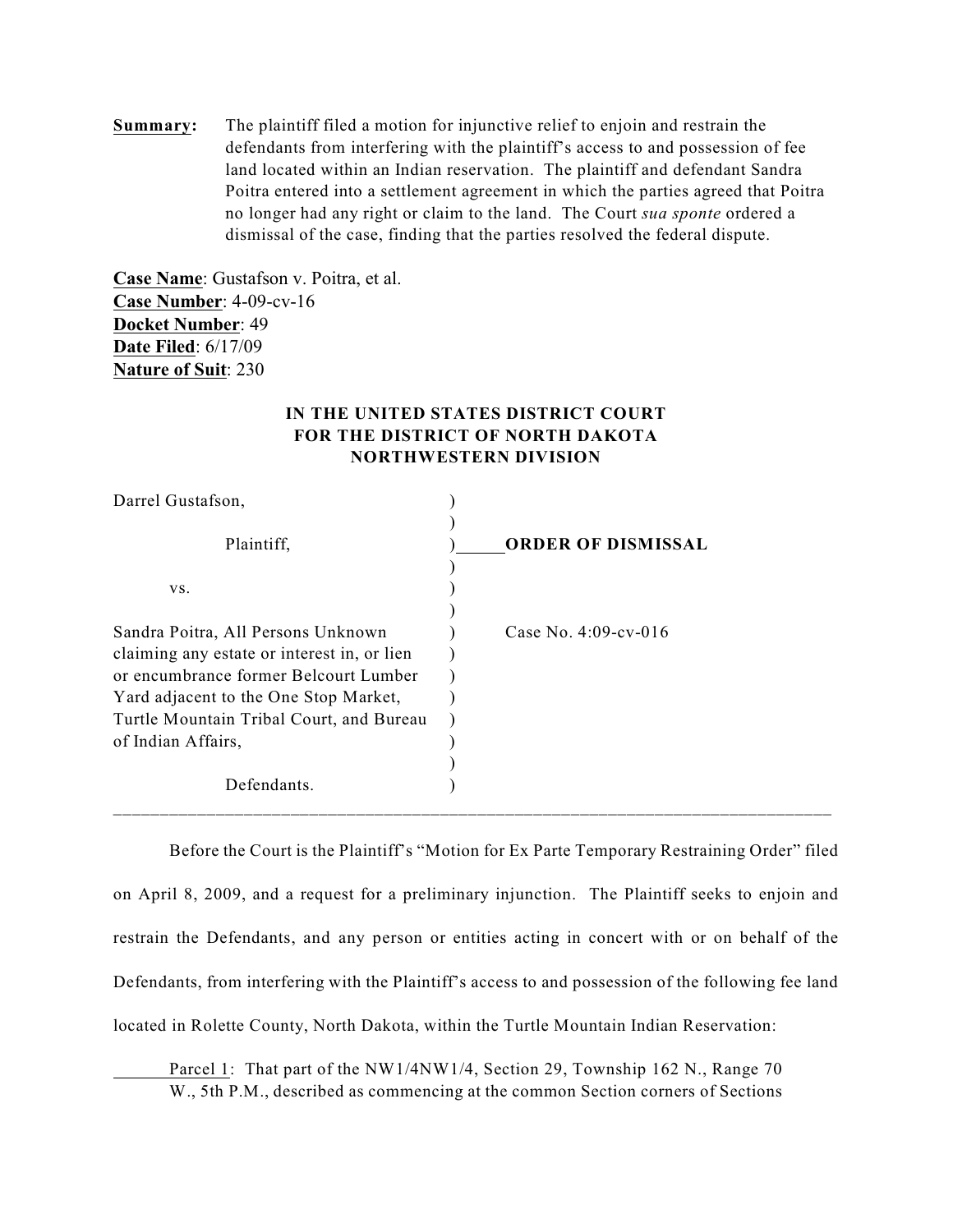19, 20, 29 and 30, Township 162 N., Range 70 W., thence South 89°58' East on the Section line between Sections 20 and 29 a distance of 1320.0 feet; thence south 0°04' East a distance of 530.0 feet to the South right of way line of State Highway No. 5 and 281 being the point of beginning; thence South  $0^{\circ}04'$  East a distance of 875.05 feet to the Southeast Corner of said NW1/4NW1/4; thence North 89°58' West a distance of 550.0 feet; thence North 0°04' West a distance of 510.05 feet to the south right of way line of State Highway No. 5 and 281; thence North 55°52' East a distance of 660.0 feet along the State Highway 5 and 281 right of way line back to the point of beginning, comprising 10.0 acres more or less.

Parcel 2: A parcel of land lying in the NW1/4NW1/4, Section 29, Township 162 N., Range 70 W. described as follows: Beginning at the SW Corner of said NW1/4NW1/4 thence East of forty-line to a point which is 550 feet West of the East line of said NW1/4NW1/4, thence North to the intersection with the South right-ofway line of State Highway No. 5, thence Southwesterly along said highway right-ofway line to intersection with the West line of said NW1/4NW1/4, thence South on forty-line to said point of beginning, subject to all valid outstanding easements and rights-of-way of record.

(Parcel 1 and Parcel 2, taken together, are also known as that part of the NW1/4NW1/4 lying South of the Highway Right-of-Way of State Highway Number 5).

## **I. BACKGROUND**

In December 1993, the United States Small Business Association took a mortgage on real property owned by Raymond Poitra. The real property is described above as Parcels 1 and 2. The mortgage was assigned to the plaintiff, Darrel Gustafson, in May 2005. In 2006, Gustafson commenced a foreclosure action in North Dakota state district court. The foreclosure action was duly noticed and published in accordance with North Dakota law. In August 2007, the state district court granted Gustafson's motion for summary judgment. In September 2007, final judgment was entered on the foreclosure action. Raymond Poitra appealed the state district court's judgment to the North Dakota Supreme Court. The North Dakota Supreme Court affirmed the judgment on August 28, 2008. See Gustafson v. Poitra, 755 N.W.2d 479 (N.D. 2008).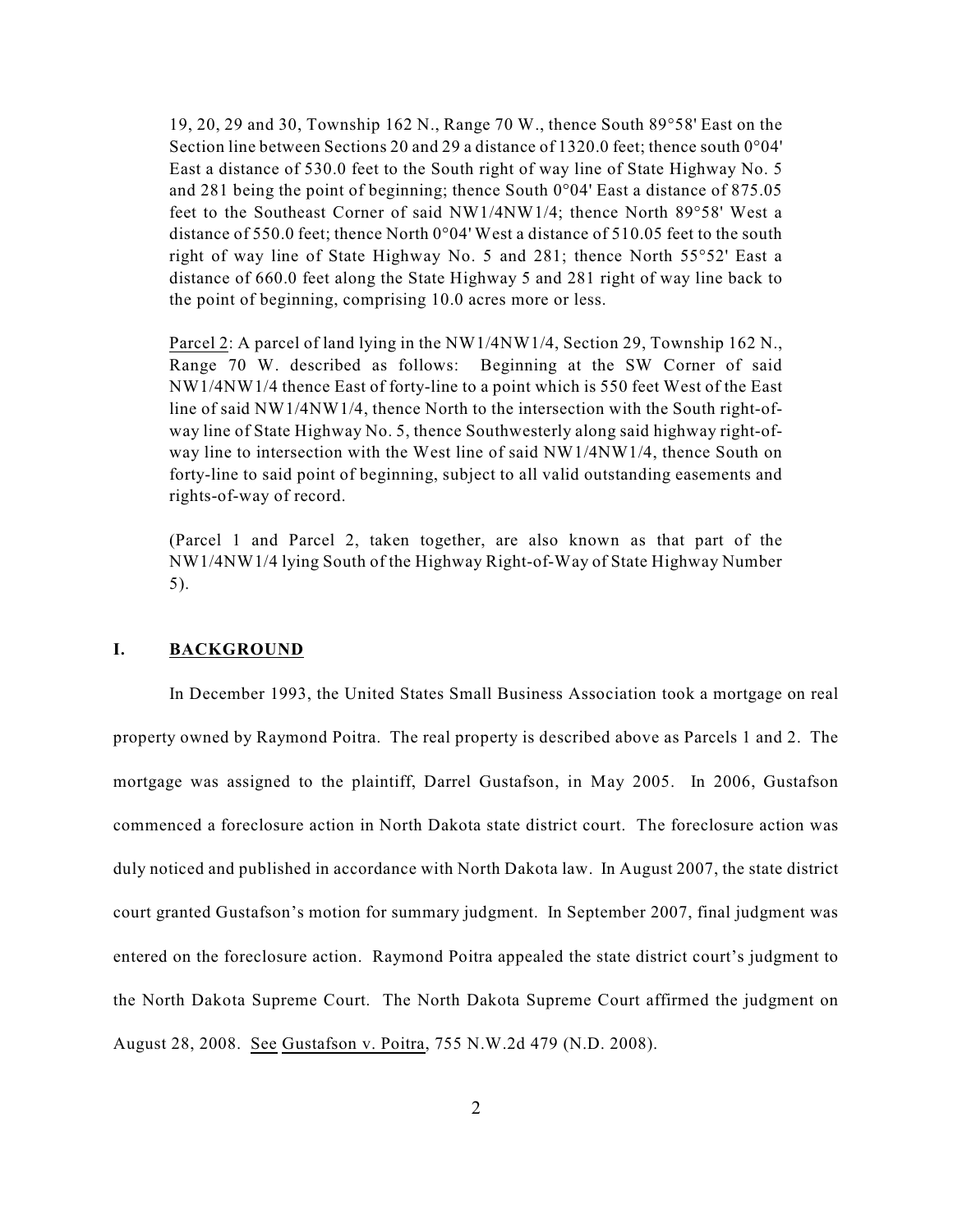It is believed that at some point during the redemption period, defendant Sandra Poitra, the sister of Raymond Poitra, moved into a house located on the property. Sandra Poitra is an enrolled member of the Turtle Mountain Band of Chippewa Indians (Tribe). Sandra Poitra never appeared in the foreclosure action and has never been an owner of record of the property.

On November 17, 2008, Gustafson, who is not a member of the Turtle Mountain Band of Chippewa Indians, was issued a Sheriff's Deed for the property and, thus, became the owner of the property. On November 22, 2008, Gustafson served Sandra Poitra with a letter that notified her that he is the owner of the property and provided her with a copy of the Sheriff's Deed. In the letter, Gustafson's counsel informed Sandra Poitra that:

Mr. Gustafson is willing to sell you the house for one dollar, if you move the house from the property. If you do not want to move the house, you need to immediately vacate the house. I would ask that you make immediate plans to vacate or move the house. If you do not vacate or remove the house and all your personal property from the property by December 31, 2008, Mr. Gustafson will begin eviction proceedings.

When Sandra Poitra did not leave the property, Gustafson served her with a Notice to Quit and Vacate on January 24, 2009. Sandra Poitra remained on the property. On March 21, 2009, Gustafson served Sandra Poitra with a summons and complaint in North Dakota state district court. On March 30, 2009, a hearing was scheduled before Judge Michael G. Sturdevant. Sandra Poitra did not appear in person and did not file any pleadings in the action.

On March 30, 2009, Judge Sturdevant issued Findings of Fact, Conclusions of Law, and an Order for Judgment. Judge Sturdevant concluded that Gustafson became the owner of the property on November 17, 2008, when he was issued the Sheriff's Deed, and that Sandra Poitra is "wrongfully in possession of the . . . property and has no permission to be on the property and has refused to surrender possession of the property." Judge Sturdevant entered judgment in favor of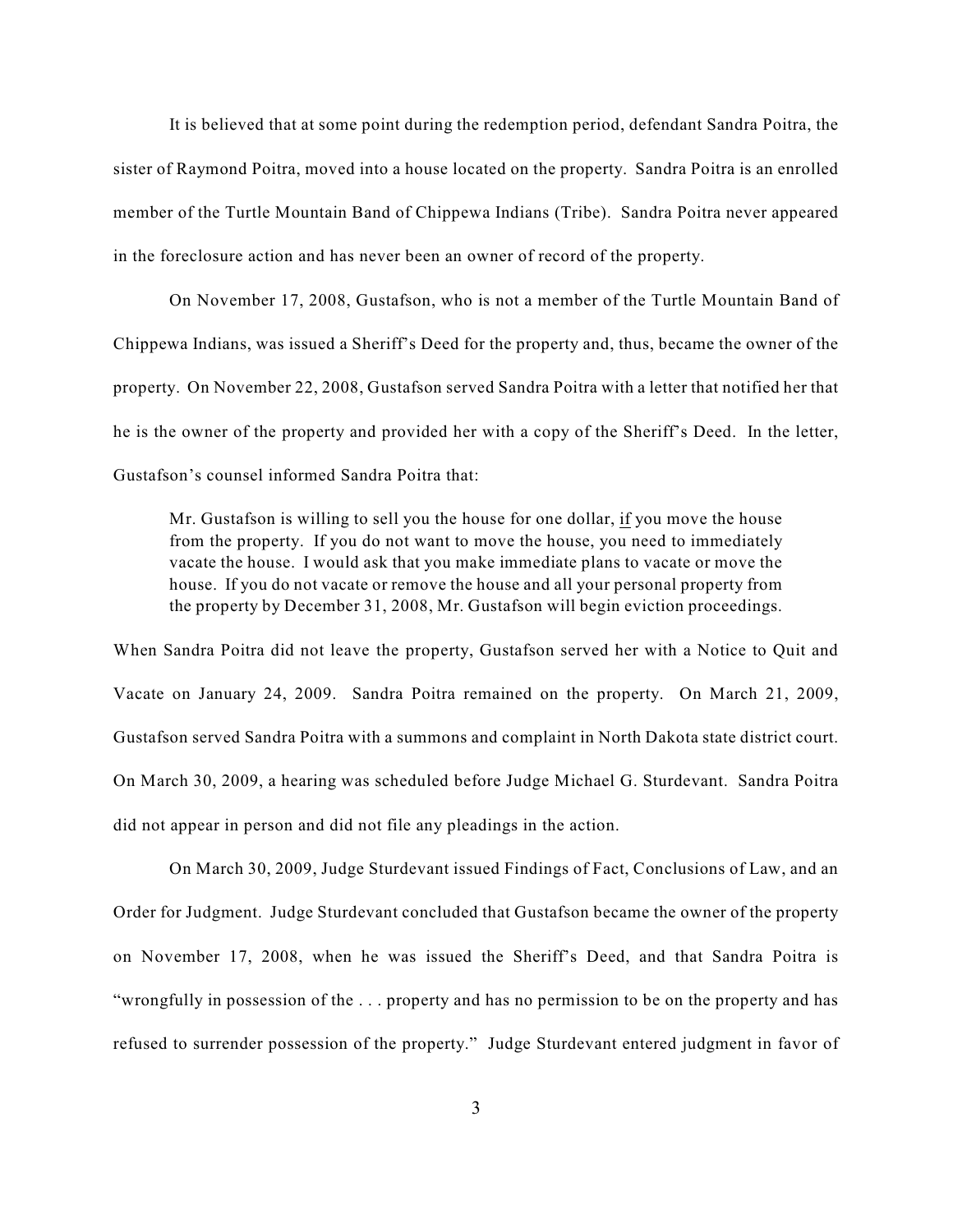Gustafson and issued a writ of eviction requiring Rolette County Sheriff Tony Sims to remove Sandra Poitra and her personal property from the property by 5:00 p.m. on April 3, 2009. On April 1, 2009, Sheriff Sims attempted to serve the writ of eviction on Sandra Poitra but she refused service.

Sandra Poitra then filed a petition for a restraining order with the Turtle Mountain Tribal Court in which she argued that the Tribal Court has jurisdiction over her and non-members Gustafson and Sheriff Sims. Sandra Poitra contended the house was gifted to her in 2003 and that she "is being harassed, tormented and under attack and therefore is begging the Turtle Mountain Tribal Court for a Restraining Order to protect her from" Darrel Gustafson, Sheriff Sims, Gustafson's counsel, and the state district court. Poitra moved the Tribal Court to order Gustafson, Sheriff Sims, Gustafson's counsel, and the state district court "to cease and desist from serving state authorized processes on Tribal Lands."

On April 1, 2009, and despite the fact that no verified complaint had ever been filed by Sandra Poitra, the Turtle Mountain Tribal Court issued a temporary restraining order which restrained Gustafson and Sheriff Sims:

- 1. From any contact with [Sandra Poitra] or any member of [her] family or through any third party, for the purpose of bothering, annoying, or harassing [Poitra].
- 2. From making any telephone calls, e-mails, letters for the purpose [of] annoying [Sandra Poitra] or any member of [her] family, at [her] home or place of employment.
- 3. From any other action as directed from this court.

Gustafson and Sheriff Sims were ordered to appear before the Tribal Court on April 14, 2009, to show cause why the temporary restraining order should not be made permanent. The show cause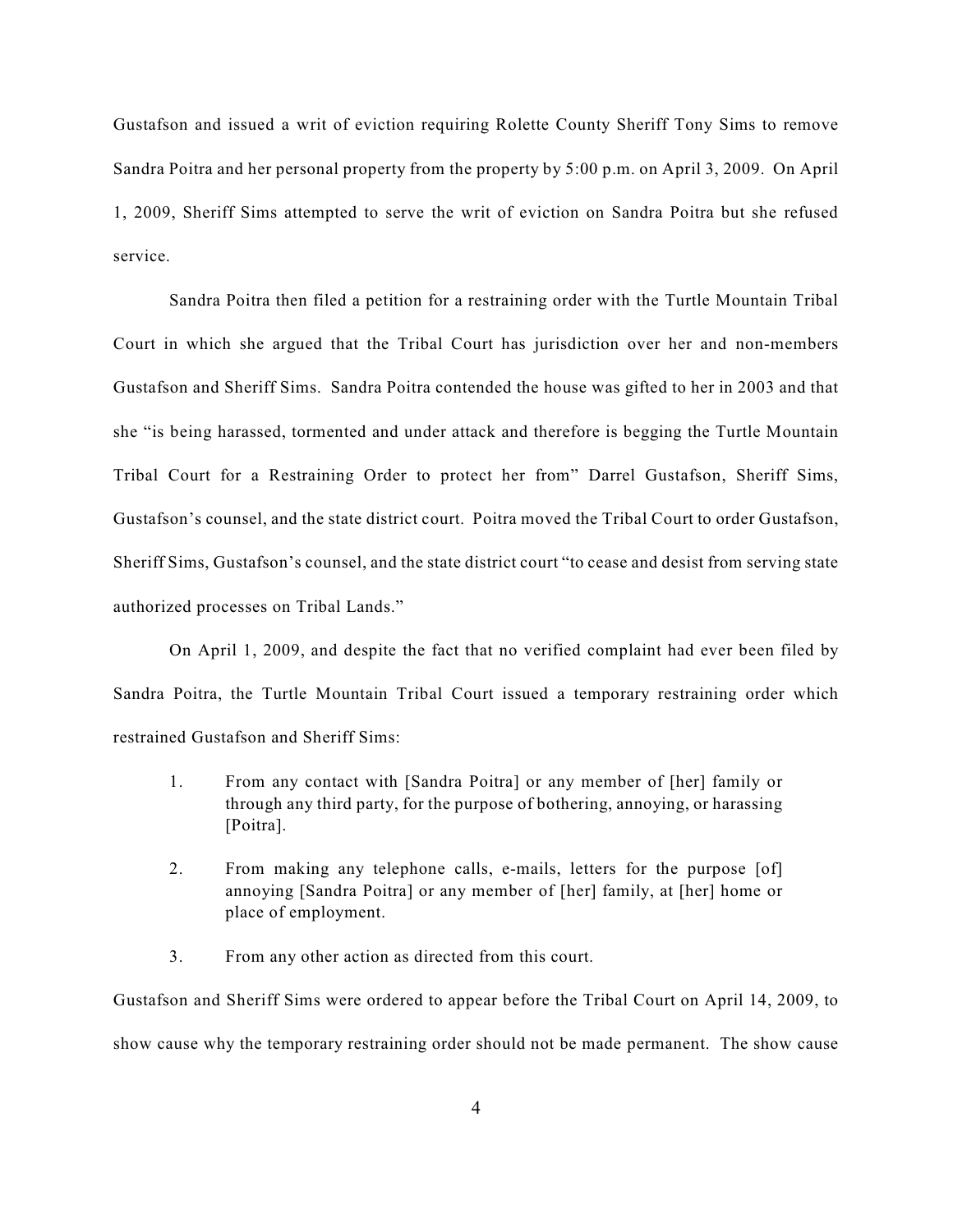hearing was rescheduled for April 23, 2009. The Tribal Court informed Gustafson and Sheriff Sims that violating the order may result in forty-five days in jail and/or a \$500.00 fine. On April 2, 2009, Elmer J. Four Dance, a special agent with the Bureau of Indian Affairs, indicated the Bureau of Indian Affairs will not enforce the state court's writ of eviction.

On April 8, 2009, Gustafson filed a complaint in federal court in which he brought claims for declaratory judgment, injunctive relief, and a writ of assistance. Gustafson contends that as a non-member he is outside the criminal jurisdiction of the Turtle Mountain Tribal Court and cannot be imprisoned by the Tribe. Gustafson contends he is the owner of the property and is entitled to exclusive possession of the property. Gustafson further contends the Defendants have interfered with his right to exclusive possession of his property by, among other things, "refusing to allow [him] possession of the property, ejecting [his] contractors from the property, refusing service from [the] Rolette County Sheriff, refusing to vacate the property," "taking legal action in Turtle Mountain Tribal Court," and "issuing an ex parte restraining order preventing [him] from contacting Defendant Sandra Poitra under threat of imprisonment and fine."

On April 15, 2009, the Court granted a temporary restraining order. See Docket No. 7. On April 30, 2009, as per an agreement of all the parties, the TRO was extended indefinitely until a show cause hearing was conducted and a written order issued. See Docket No. 22. A show cause hearing was held in Bismarck, North Dakota, on May 29, 2009.

## **II. LEGAL DISCUSSION**

Darrel Gustafson seeks injunctive relief enjoining and restraining the Defendants from interfering with his access to and possession of the above-described real property. Pursuant to Rule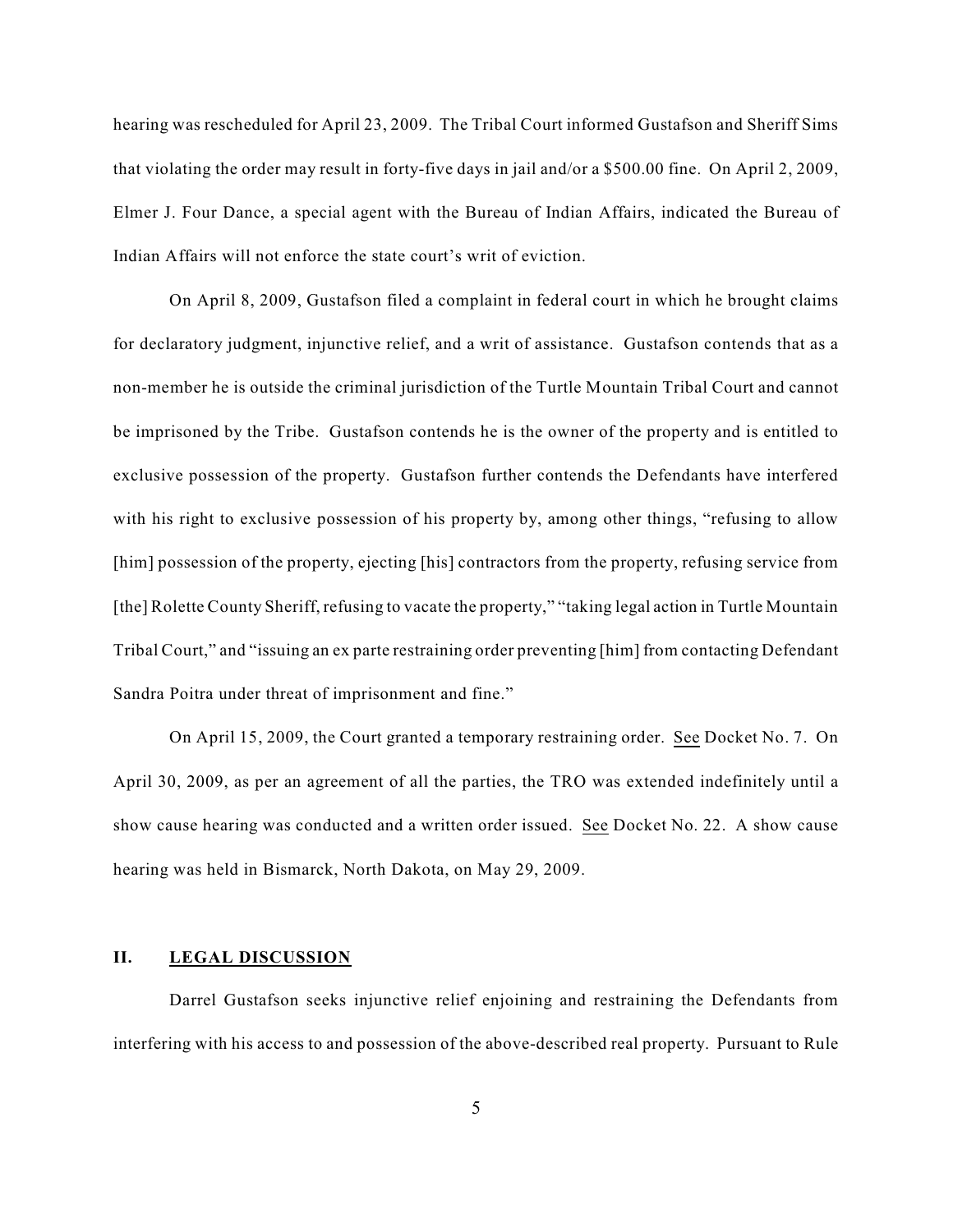65(b) of the Federal Rules of Civil Procedure, in determining whether a temporary restraining order or a preliminary injunction should be issued, the Court must look to the specific facts shown by an affidavit or verified complaint to determine whether immediate and irreparable injury, loss, or damage will result to the movant. Wachovia Securities, L.L.C. v. Stanton, 571 F. Supp. 2d 1014, 1031 (N.D. Iowa 2008). In determining whether a preliminary injunction should be issued, the Court is required to consider the factors set forth in Dataphase Sys., Inc., v. C L Sys., Inc., 640 F.2d 109, 114 (8th Cir. 1981). The Court must consider "(1) the movant's probability or likelihood of success on the merits, (2) the threat of irreparable harm or injury to the movant absent the injunction, (3) the balance between the harm to the movant and the harm that the injunction's issuance would inflict on other interested parties, and (4) the public interest." Wachovia Securities, L.L.C., 571 F. Supp. 2d at 1032 (citing Dataphase Sys., Inc., 640 F.2d at 114).

It is well-established that the burden of establishing the necessity of a preliminary injunction is on the movant. Baker Elec. Co-op., Inc. v. Chaske, 28 F.3d 1466, 1472 (8th Cir. 1994); Modern Computer Sys., Inc. v. Modern Banking Sys., Inc., 871 F.2d 734, 737 (8th Cir. 1989). "'No single factor in itself is dispositive; in each case all of the factors must be considered to determine whether on balance they weigh towards granting the injunction.'" Baker Elec. Co-op., Inc., 28 F.3d at 1472 (quoting Calvin Klein Cosmetics Corp. v. Lenox Lab., Inc., 815 F.2d 500, 503 (8th Cir. 1987)). The *Dataphase* factors were specifically addressed in the "Order Granting Ex Parte Restraining Order" issued on April 15, 2009. See Docket No. 7. The analysis of the *Dataphase* factors is incorporated by reference in this order.

At the show cause hearing on May 29, 2009, the Court was informed that Darrel Gustafson and Sandra Poitra had reached a settlement agreement. Poitra agreed to vacate the fee land in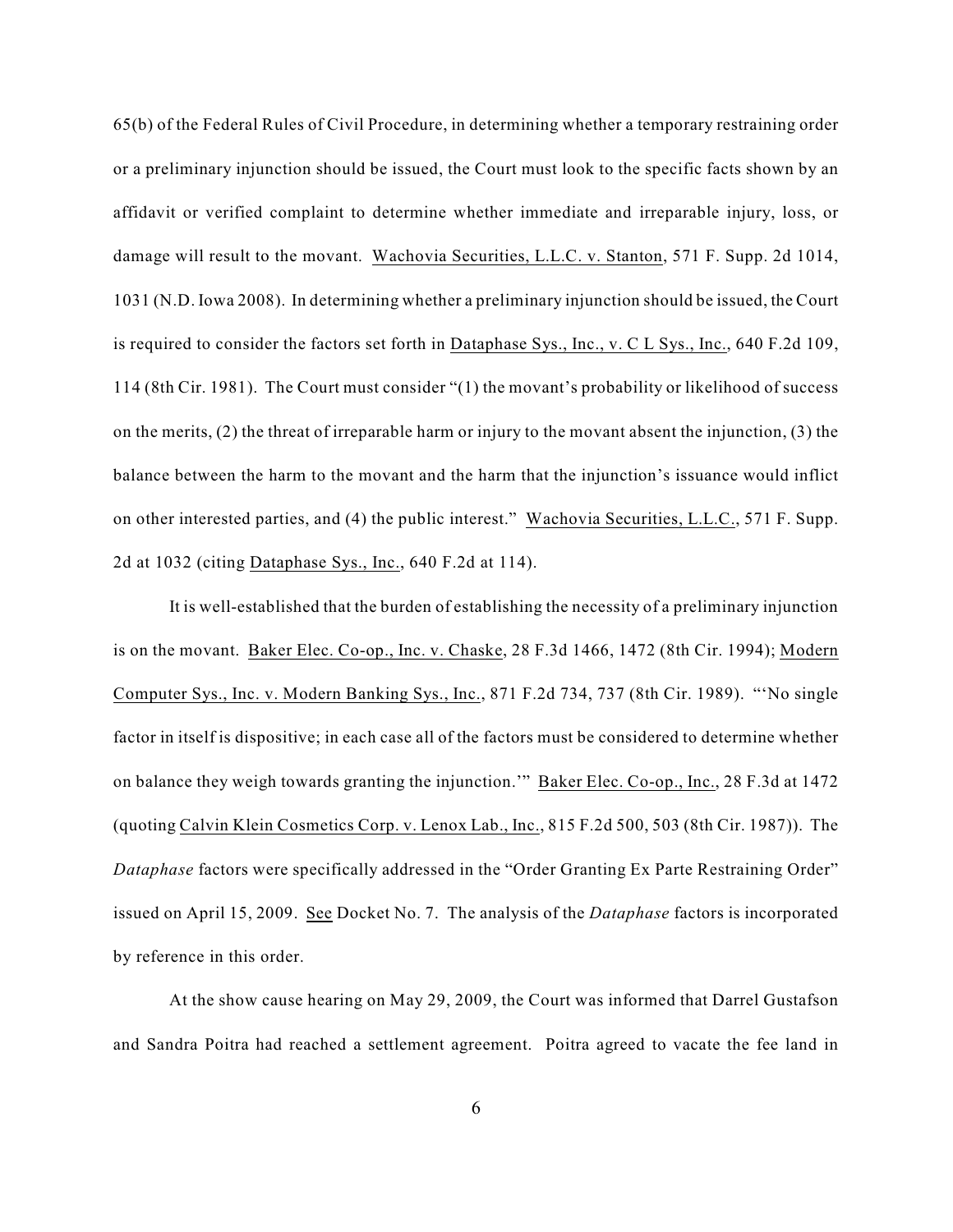question. See Docket No. 41. Poitra has until June 15, 2009, to remove the house from the land and if the house is not removed by that date, Poitra has agreed she no longer has any right or claim to the house or to any improvements to the property. Gustafson has agreed to pay the costs for moving the house up to a maximum amount of \$6,000. Poitra agreed that any court of competent jurisdiction may enter a quiet title judgment against her with respect to any claim or interest she may have to the subject property. The parties agreed that this Court will retain jurisdiction to enforce the terms of the settlement agreement. The parties further agreed that the Bureau of Indian Affairs should be dismissed from this action.

More important, the Court was informed that the Turtle Mountain Tribal Court has vacated or set aside the temporary restraining order that it erroneously issued against Gustafson on April 1, 2009, and which resulted in this action being filed in federal court. See Docket No. 32-3. There is presently no civil action pending in Tribal Court between Poitra and Gustafson. The underlying dispute which formed the basis for the federal court proceedings between Poitra and Gustafson has been resolved. Thus, there is no "case or controversy" before the federal court.

Article III of the United States Constitution limits the jurisdiction of federal courts to actual, ongoing cases and controversies. "'This case-or-controversy requirement subsists through all stages of federal judicial proceedings, trial and appellate.'" Potter v. Norwest Mortgage, Inc., 329 F.3d 608, 611 (8th Cir. 2003) (quoting Lewis v. Cont'l Bank Corp., 494 U.S. 472, 477 (1990)).

Gustafson filed this action for declaratory judgment and injunctive relief. The Declaratory Judgment Act, 28 U.S.C. § 2201, authorizes federal courts to declare the rights of interested parties "[i]n a case of actual controversy." "'The controversy requirement of the Declaratory Judgment Act is synonymous with that of Article III of the Constitution.'" County of Mille Lacs v. Benjamin, 361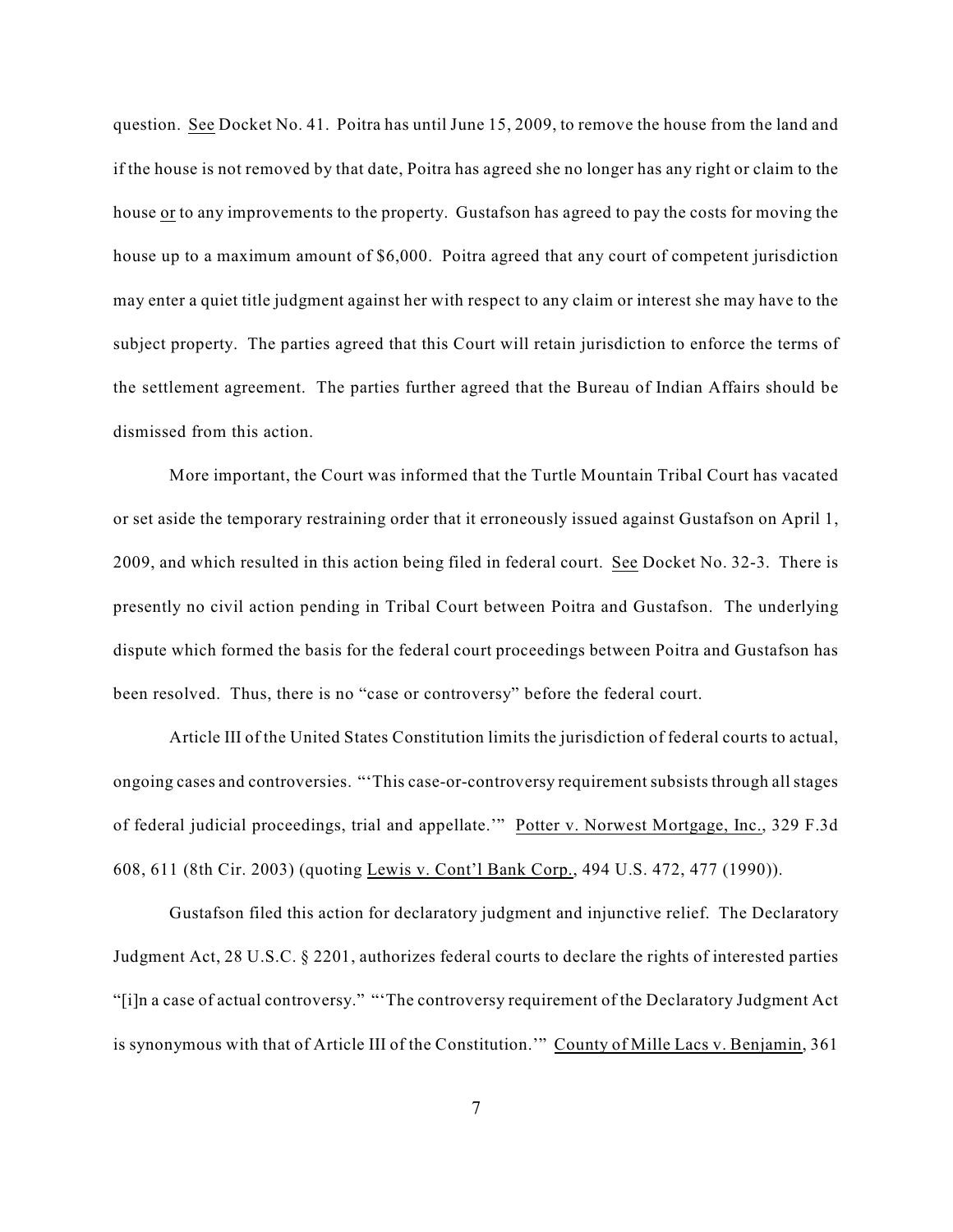F.3d 460, 463 (8th Cir. 2004) (quoting Carson v. Pierce, 719 F.2d 931, 933 (8th Cir. 1983)). "In general, an actual controversy is 'a substantial controversy, between parties having adverse legal interests, of sufficient immediacy and reality to warrant the issuance of a declaratory judgment.'" Diagnostic Unit Inmate Council v. Films Inc., 88 F.3d 651, 653 (8th Cir. 1996) (quoting Maryland Cas. Co. v. Pac. Coal & Oil Co., 312 U.S. 270, 273 (1941)). "Because the test to determine the existence of a 'substantial controversy' is imprecise, the decision of whether such controversy exists is made upon the facts on a case by case basis." Marine Equip. Mgmt. Co. v. United States, 4 F.3d 643, 646 (8th Cir. 1993). "'When a case . . . no longer presents an actual, ongoing case or controversy, the case is moot and the federal court no longer has jurisdiction to hear it.'" Hickman v. State of Mo., 144 F.3d 1141, 1142 (8th Cir. 1998) (quoting Marine Equip. Mgmt. Co., 4 F.3d at 646).

There may have been an actual, ongoing case or controversy when this action was filed to determine whether the Turtle Mountain Tribal Court had jurisdiction to issue a temporary restraining order against Gustafson, the case did not remain alive once the Turtle Mountain Tribal Court set aside the temporary restraining order on April 28, 2009. See Docket No. 32-3.

The brothers of Sandra Poitra (Raymond Poitra and Linus Poitra) have recently initiated another lawsuit, i.e., a quiet title action, in the Turtle Mountain Tribal Court against Darrel Gustafson and others. The Poitra brothers do not own the land as it was allegedly "gifted" to their sister, Sandra Poitra, in 2003 and has been foreclosed on since that time. The Poitra brothers are not parties to this dispute. Unfortunately, it is abundantly clear that the long-standing, multiple disputes between the Poitras and Darrel Gustafson will never end. The most recent lawsuit filed against Gustafson in tribal court is now added to a litany of other lawsuits and claims already filed in that